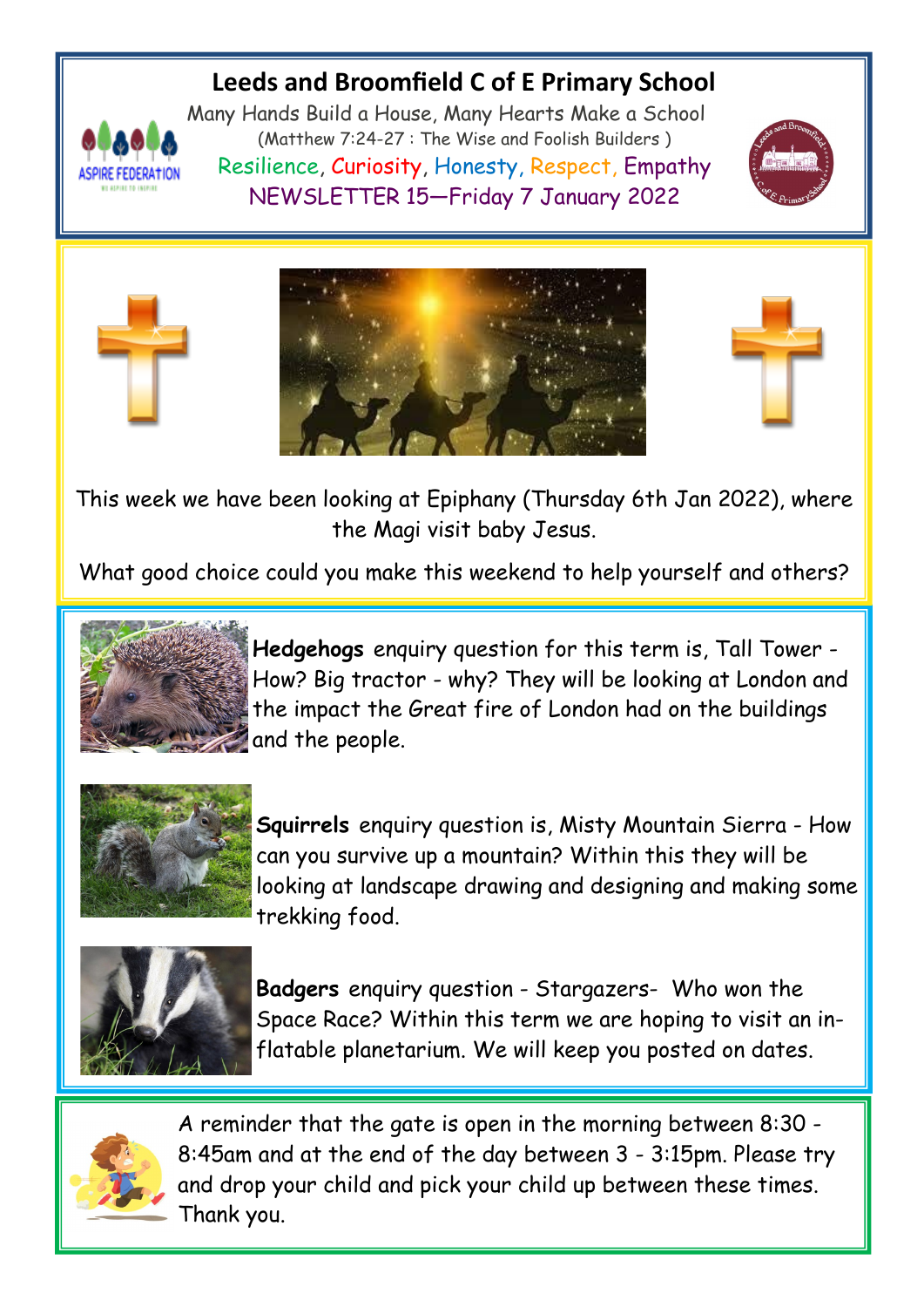

Please could we ask that ALL adults wear a mask when dropping off and picking up your child. Thank you.

The more that you read, The more things you will know. The more that you leary, The more places you II go.  $-Dr.$  Sevss

**Reading** is very important for all; escapism, awakening the imagination, learning new vocabulary, sentence structure, learning new facts etc.

Therefore for ALL year groups please find time to listen to your child read, make up stories using the pictures, and read to your child.

## **PROUD awards**

After speaking to pupils and staff we wanted to build children's self esteem and confidence in themselves. Each pupil needs to work to get a badge for each letter of the word PROUD.

- P Pleasure in work
- R Respect in work
- O Organised in work
- U Unique in work
- D Distinction



**This week's PROUD winners are Lilly and Alfie M. A massive well done!**





Hedgehogs — Lilly Squirrels — Aylin



Badgers — Jubilee



**imagine** 

**RelieVe** 

**AChieVe** 



**Christian Vision and Values Awards**

Hedgehogs — Teddy

Squirrels — Blake

Badgers — Bertie

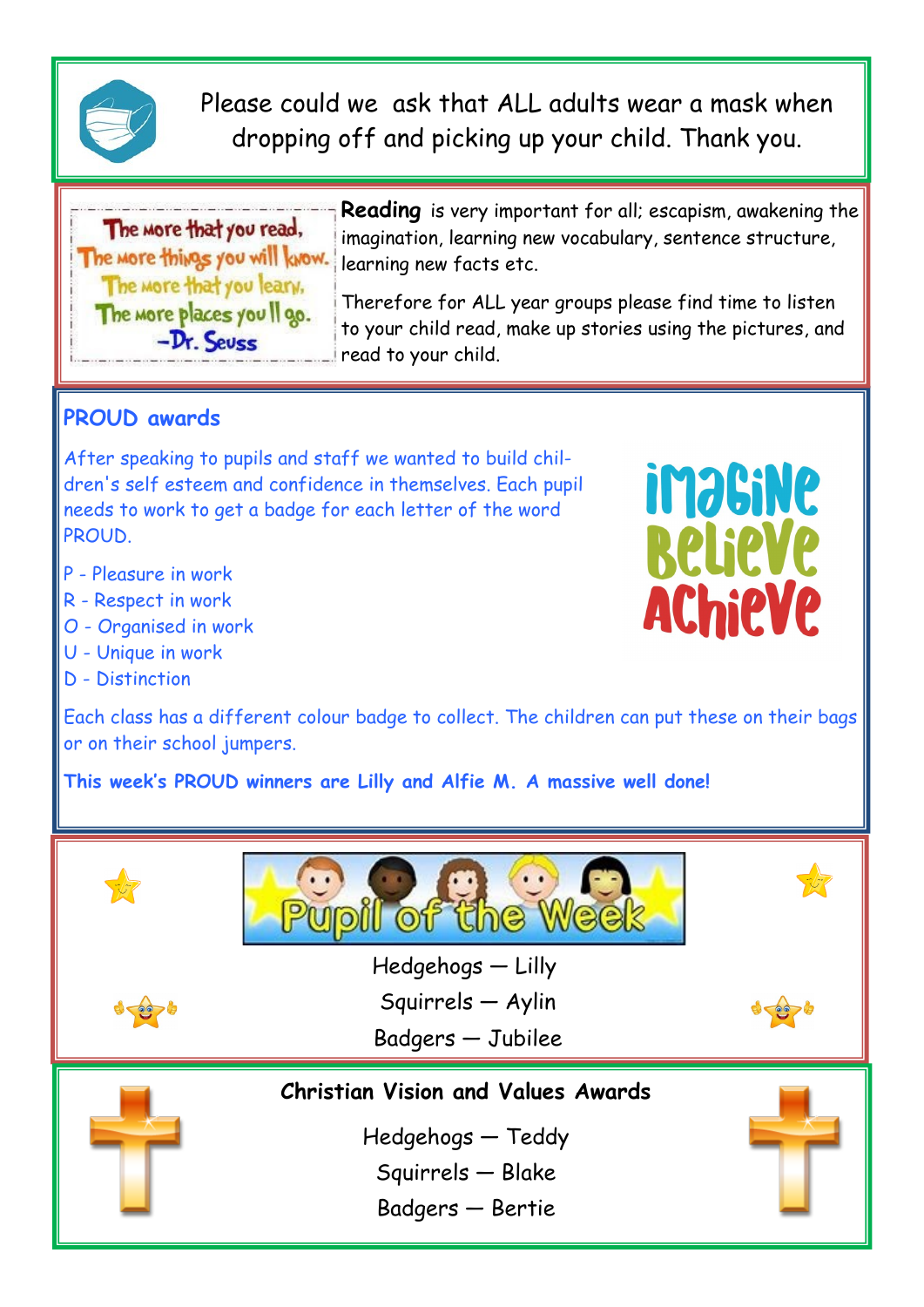As highlighted in the Ofsted report;

'Leaders are passionate about nurturing pupils to be the best they can be.'

We are working hard to become an accredited nurture school. Please see below the six nurture principles and how they are woven through our school Christian Vision.



### Vision

At Leeds & Broomfield we build strong foundations for all; to learn, flourish and fill their hearts with God's love. Everyone is important, valued and needed to make L&B grow. We give a quality all round nurturing education which develops the whole child; If the rain came we would not fall.

> "As many hands build a house, so many hearts make a school." (Matthew Ch 7 24-27)

Respect Resilience Empathy Curiosity Honesty Nurture - 'It is about learning - breaking down barriers'.

#### **Nurture Principles**

- Children's learning is understood developmentally. 'Strong foundations for all, flourish'.
- The classroom offers a safe base. 'Everyone important, valued, 'God's love'
- The importance of **nurture** for the development of wellbeing. 'Nurturing education'
- Language is a vital means of communication. 'Develop whole child'
- All behaviour is communication. 'Develop whole child'
- The importance of transition in children's lives. 'Whole child not fall down'



Online Safety - Please continue to talk to your children about the games and apps they are using online. Please see the link below and the attached information about chatting to friends online. This is something we have been talking to Badgers Class about especially.

[in-game chat \(thinkuknow.co.uk\)](https://www.thinkuknow.co.uk/parents/articles/in-game-chat/)

Remember, primary-age children should be supervised at all times when online.



We know that it is unsettling times at the moment. please do Attendance continue to communicate with us if your child is unable to come to school so that we can support you and your family. If you are worried and your child is unwell please take a lateral flow / PCR and keep us informed of results. Please see the recent letter from Miss Hickling about the 7 days isolation period and testing on day 6 and 7. If any questions please phone the office.